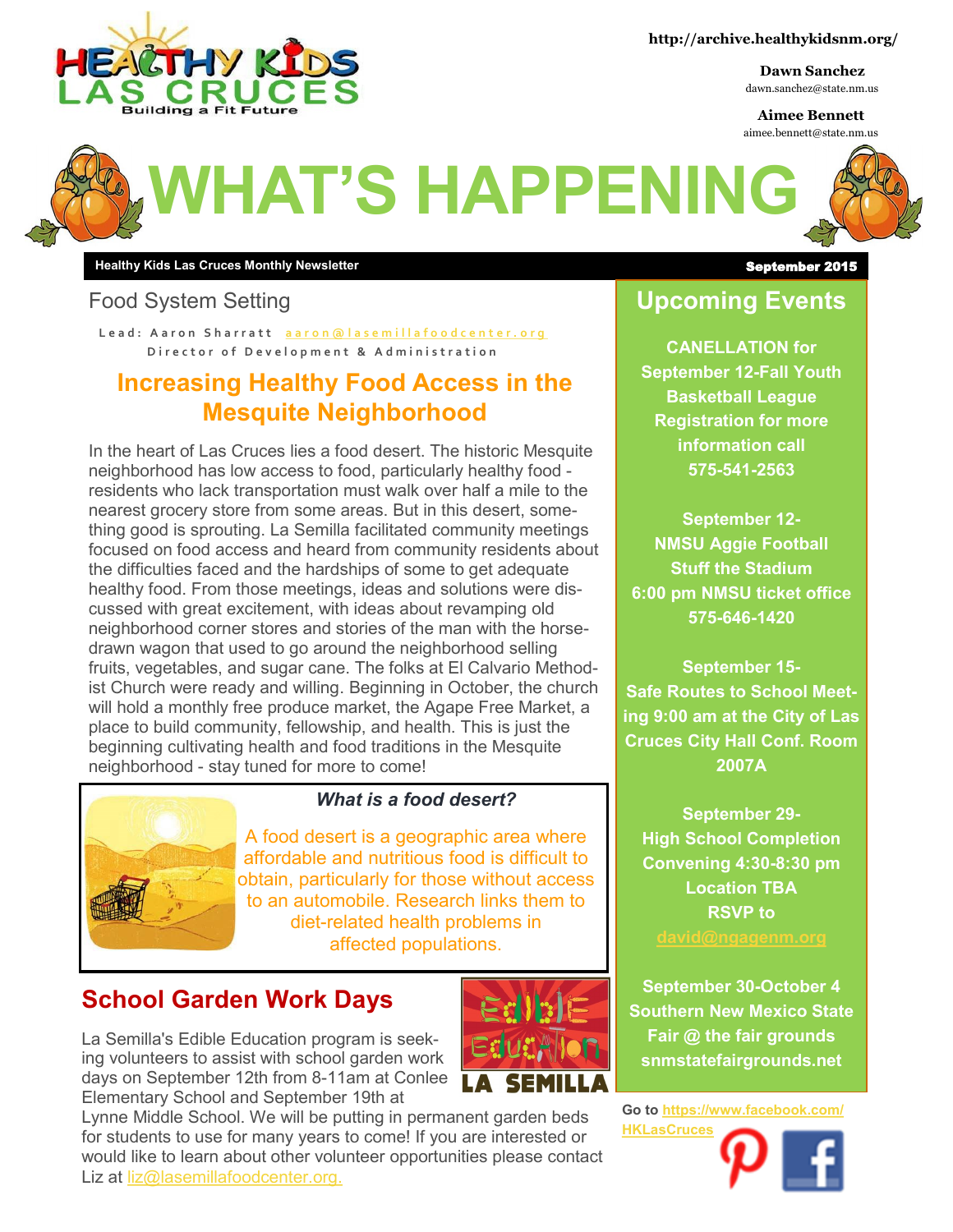#### Community & Regional Planning Setting

**L e a d : A n d y H u m e** [ahume@las](mailto:ahume@las-cruces.org)-cruces.org Senior Planner-City of Las Cruces Community Development

### **Gearing up for International Walk to School**



As of today, 15 schools in Las Cruces have signed up to participate in International Walk to School Day. What is International Walk to School Day? International Walk to School Day is a global event that involves communities from more than 40 countries walking and biking to school on the same day. It began in 1997 as a one-day event. Over time, this event has become part of a movement for year-round safe routes to school and a celebration – with record breaking participation – each October. Today, thousands of schools across America – from all 50

states, the District of Columbia, and Puerto Rico – participate every October. Las Cruces Public School have participated since 2007. This graph shows the increasing participation year after year. Last year in 2014, 22 schools participated. International Walk to School Day takes many volunteers and hands to pull of safely. If your interested in volunteering send Ashley Curry a e-mail at [acurry@lcps.k12.nm.us](mailto:acurry@lcps.k12.nm.us)



Marissa Marrujo



Marissa is a student in the Bachelor of Public Health program expecting to graduate in May of 2016. Marissa then plans to move to Dallas, Texas where she intends on continuing her education by becoming a nurse. She spends her free time volunteering for "Project Hope" & the American Cancer Society when she isn't working as a server at Nopalitos. Marissa will be working with the health promotion team to do BMI surveillance, WIC Farmers Market Tastings, & rating many local parks based on criteria such as safety, utilization, amenities, proximity to walking trails, and/or other health-related attractions.

# **NOS COLORIZH INTERNAMER** NMSU STUDENT INTERNASHIP

Marlene Zuniga

Marlene is a student in the Bachelor of Public Health program expecting to graduate in May of 2016. Following graduation Marlene wants to extend her education and become a dental hygienist. Marlene is the proud mother of 18 month old daughter Jaelynn. She will spend her internship time working with the health promotion team to do BMI surveillance, WIC Farmers Market Tastings, & rating many local

parks based on criteria such as safety, utilization, amenities, proximity to walking trails, and/or other health-related attractions.